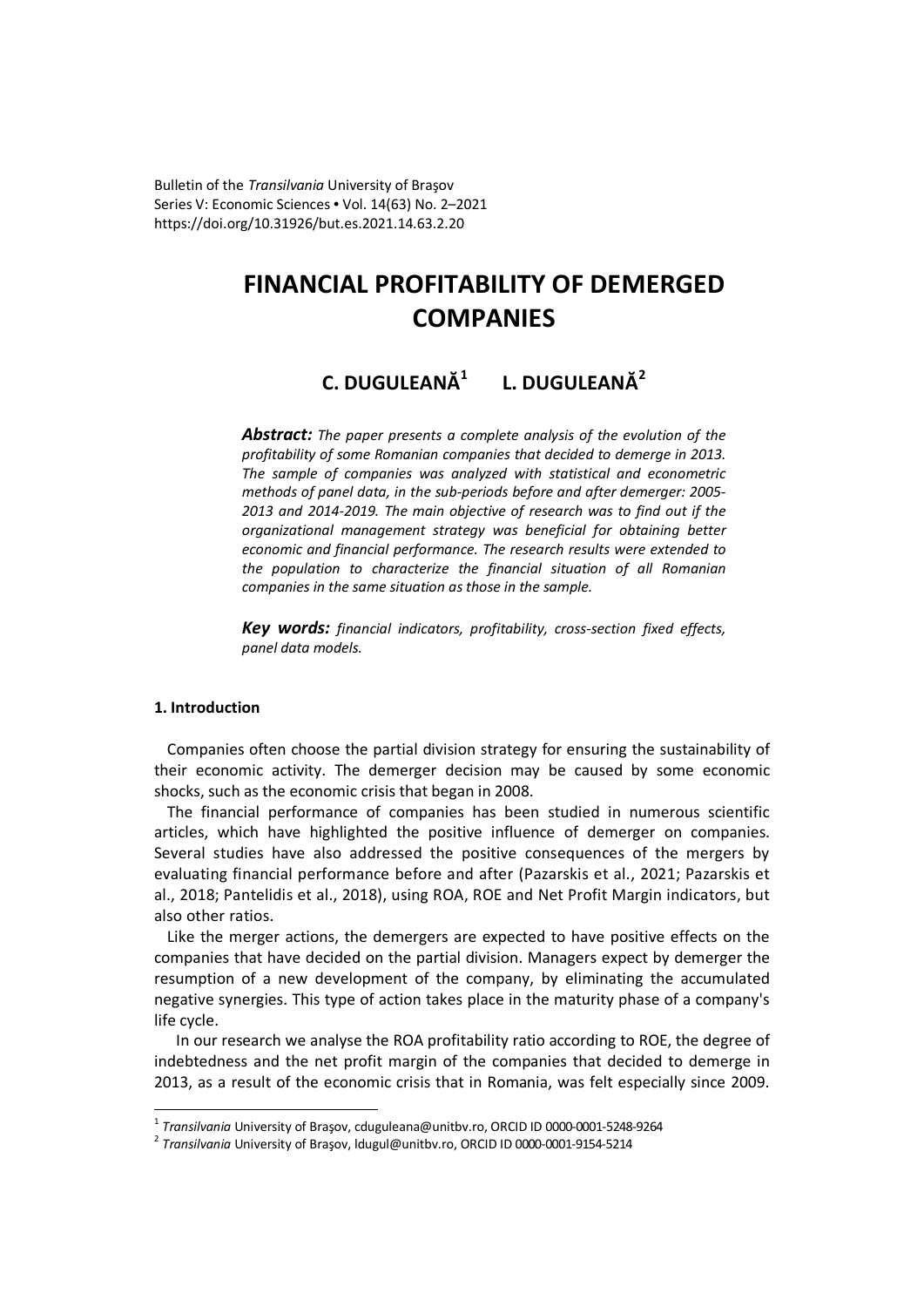ROA analyses the performance of generating income based on assets: ROA = Net Profit / Assets. ROE is the profitability ratio that considers only capital: ROE = Net Profit / Equity. The degree of indebtedness is calculated as the ratio between the volume of debts and the total assets. The net profit margin is an important indicator of the general financial situation of the company, as a ratio between profit and sales turnover.

#### **2. Objectives**

Our paper considers a data panel consisting of 21 companies that split in 2013. This data panel is balanced because the companies have all the indicators for all the years of the analysed period, 2005-2019. In 2013, 33 companies have demerged, but only 21 companies declared all their financial indicators. The stochastic character of the sampling was ensured by choosing them in the sample of companies demerged in 2013.

 The extension of the results of the sample can only be considered if the condition of representativeness is met. For this we check the limit error of the sample using formula (1) and the proportion *p* for alternative characteristic, which in the worst case is 0.5. The correction coefficient in the finite population is *(1-n/N)*, where *n* is the number of observations, i.e. 21 companies \* 15 years = 315, *N* is 33 \* 15 = 495, and the sampling ratio  $n/N = 63.64\%$ .

$$
\Delta_w = z \sqrt{\frac{p(1-p)}{n-1} \left(1 - \frac{n}{N}\right)} \cdot 100 = 3.33\% \tag{1}
$$

We can use the sample to extend the results to the population level, because the limit error is less than 5%, and the condition of representativeness is respected.

The main purpose of this research is to show whether the financial indicators after demerger are at least at the same level as before or even higher. For this purpose we use statistical methods and econometric models of the panel data, to demonstrate that there were positive consequences of the demerger on the economic and financial performance of the companies split in 2013. The extended results of the sample for all Romanian companies demerged in the same year can be supported by econometric models.

#### **3. Methodology**

The variation at panel data level is of three types: overall, between companies and within companies, meaning over time. The overall variation is based on the number of observations. The between variation refers to the statistics of companies, meaning the cross sections, regardless of time period, and the within variation refers to the summary statistics of the number of years regardless of company.

The Pool OLS model considers  $\alpha$ , the intercept and  $\beta$  slope to be the same for all companies. The Pooled OLS model does not take into account periods or cross-section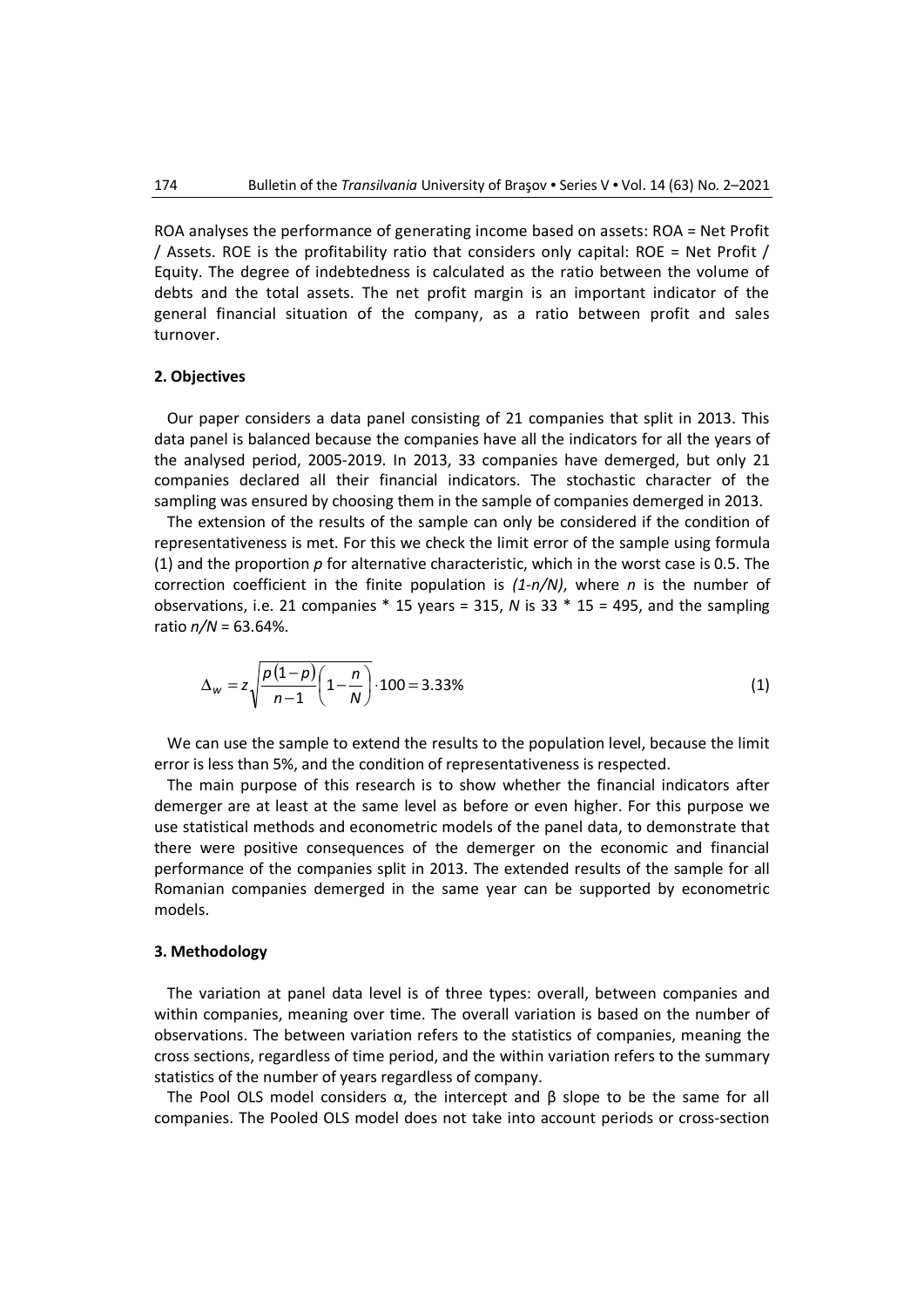effects. The Pool OLS model cannot be used because the companies are not homogeneous.

Heterogeneity that can be observed or not, can be identified using panel data models, either with company-specific effects, or with temporal effects, or both. These types of effects are either fixed or random.

For our panel data, the fixed effects are the production capacities of the companies, which have an initial production capacity, a certain skilled workforce, and a specific management staff. Their markets for goods and services have certain competitive characteristics. Random effects for companies can be considered as consequences of the dynamic nature of economic activity, which is influenced by a lot of external factors. Stability of production against fluctuations, characteristics of the external environment, market conditions, network logistics, relationships, openness and economic conditions are random.

Panel data models may consider the separate heterogeneity of cross-sections or period as individual specific effects. When we consider only the cross-section effects or the period effects, we use a single dimension of the panel data, and the models are called one-way models. When the two dimensions are used, both the cross-section and the period effects, they are two-ways models.

While the Fixed Effects model describes the intercepts varying across companies (LSDV model) or over time period (Within model), the Random Effects model looks for the differences in the error variance components across companies or time period, and eliminates the heteroscedasticity.

We may check the significance of the Fixed Effects model compared to the Pooled OLS with the F-test for Fixed Effects. We will also check for the Random Effects models, which assumes that the cross-section effects (heterogeneity) are not correlated with any regressor. The Breusch-Pagan LM test for random effects uses the Lagrange multiplier (LM) to test the existence of homoscedasticity  $(H_0)$ , comparing the Pool OLS with the random-effects models.

Then we will use the Hausman test to choose the best model between the fixedeffects model and the random-effects model. The random effects model is preferred to the corresponding fixed effects model if it does not reject  $H_0$  of individual effects unrelated to any regressor. The Pasaran CD test answers to the question of the existence of cross-sectional dependence of residuals.

#### **4. Results and Discussions**

### **4.1.Profitability of panel data and for all Romanian companies Demerged in 2013**

The panel data has 21 companies, with data recorded for the period 2005-2019. It is a short panel with number of years less than the number of companies (cross-sections).

The companies in the panel all have acted in the same regulatory economic environment. When a company splits, it changes major. Panel data are consistent with the year after the division, 2014, when the entities change. Analysing the financial indicators of the panel data, we find the changes in the after sub-period 2014-2019 (6 years) compared with the before demerger sub-period 2005-2013 (9 years), in Table 1.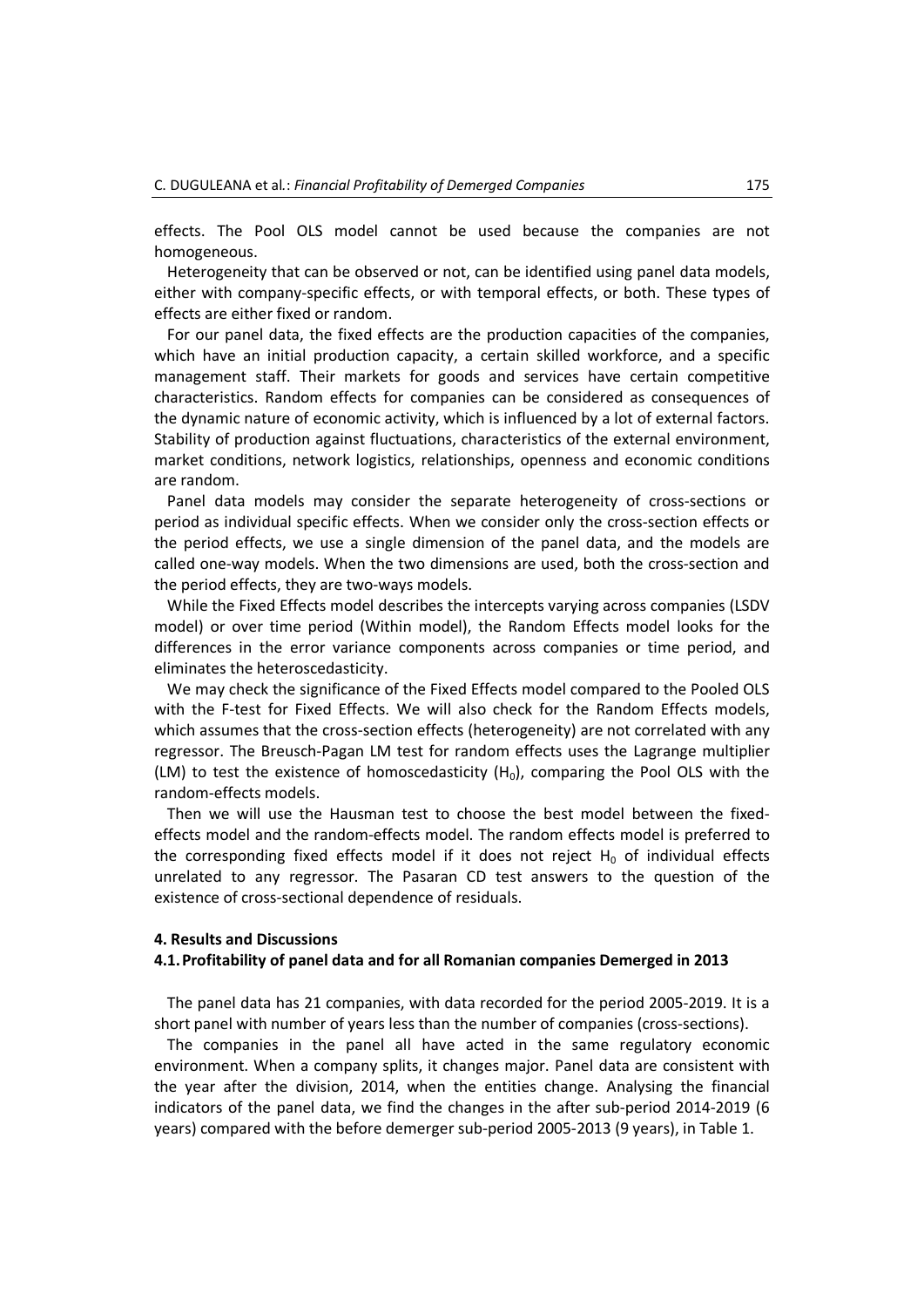The extension of the sample results for all Romanian companies that demerged in the same year consists in calculating the limit errors and the confidence intervals for each period with a probability of 95%. For each variable we calculated the error limit, Δ, based on the formula (2), where  $\sigma^2$  is the variance of each variable; z=1.96 for a probability of 95%, *N* is the product of all Romanian companies number demerged in 2013 and the number of years for each period, and *n* is the number of observations for each period. The *n/N* selection ratio is the same, i.e. 63.64% for each period.

$$
\Delta = z \sqrt{\frac{\sigma^2}{n-1} \left(1 - \frac{n}{N}\right)}
$$

(2)

Table 1

| Statistics of the average indicators of the panel data, |
|---------------------------------------------------------|
| and extension at population level                       |

| data |             |
|------|-------------|
| 2013 | 2014 - 2019 |

| <b>ROA</b>          |           | panel data  |             |
|---------------------|-----------|-------------|-------------|
| Periods             | 2005-2019 | 2005 - 2013 | 2014 - 2019 |
| Mean                | 6.5%      | 5.3%        | 8.3%        |
| Median              | 3.5%      | 3.0%        | 3.8%        |
| Maximum             | 86.0%     | 84.8%       | 86.0%       |
| Minimum             | $-83.9%$  | $-83.9%$    | $-56.4%$    |
| Std. Dev.           | 20.7%     | 22.3%       | 18.0%       |
| <b>Observations</b> | 315       | 189         | 126         |
| Limit error P=95%   | 1.4%      | 1.9%        | 1.9%        |
| Lower limit         | 5.1%      | 3.4%        | 6.4%        |
| Upper limit         | 7.9%      | 7.2%        | 10.2%       |

| <b>ROE</b>        | panel data |             |             |  |  |  |
|-------------------|------------|-------------|-------------|--|--|--|
| Periods           | 2005-2019  | 2005 - 2013 | 2014 - 2019 |  |  |  |
| Mean              | 12.3%      | 8.6%        | 17.8%       |  |  |  |
| Median            | 10.7%      | 12.7%       | 9.3%        |  |  |  |
| Maximum           | 933.6%     | 532.8%      | 933.6%      |  |  |  |
| Minimum           | $-849.8%$  | $-781.4%$   | $-849.8%$   |  |  |  |
| Std. Dev.         | 121.5%     | 123.2%      | 119.2%      |  |  |  |
| Observations      | 315        | 189         | 126         |  |  |  |
| Limit error P=95% | 8.1%       | 10.6%       | 12.6%       |  |  |  |
| Lower limit       | 4.1%       | $-2.1%$     | 5.2%        |  |  |  |
| Upper limit       | 20.4%      | 19.2%       | 30.4%       |  |  |  |

| Indebtedness degree | panel data |             |             |  |  |  |
|---------------------|------------|-------------|-------------|--|--|--|
| Periods             | 2005-2019  | 2005 - 2013 | 2014 - 2019 |  |  |  |
| Mean                | 52.7%      | 56.4%       | 47.2%       |  |  |  |
| Median              | 45.0%      | 54.9%       | 35.8%       |  |  |  |
| Maximum             | 398.6%     | 398.6%      | 155.1%      |  |  |  |
| Minimum             | 0.7%       | 0.7%        | 0.8%        |  |  |  |
| Std. Dev.           | 43.8%      | 47.6%       | 36.9%       |  |  |  |
| Observations        | 315        | 189         | 126         |  |  |  |

 $\sqrt{ }$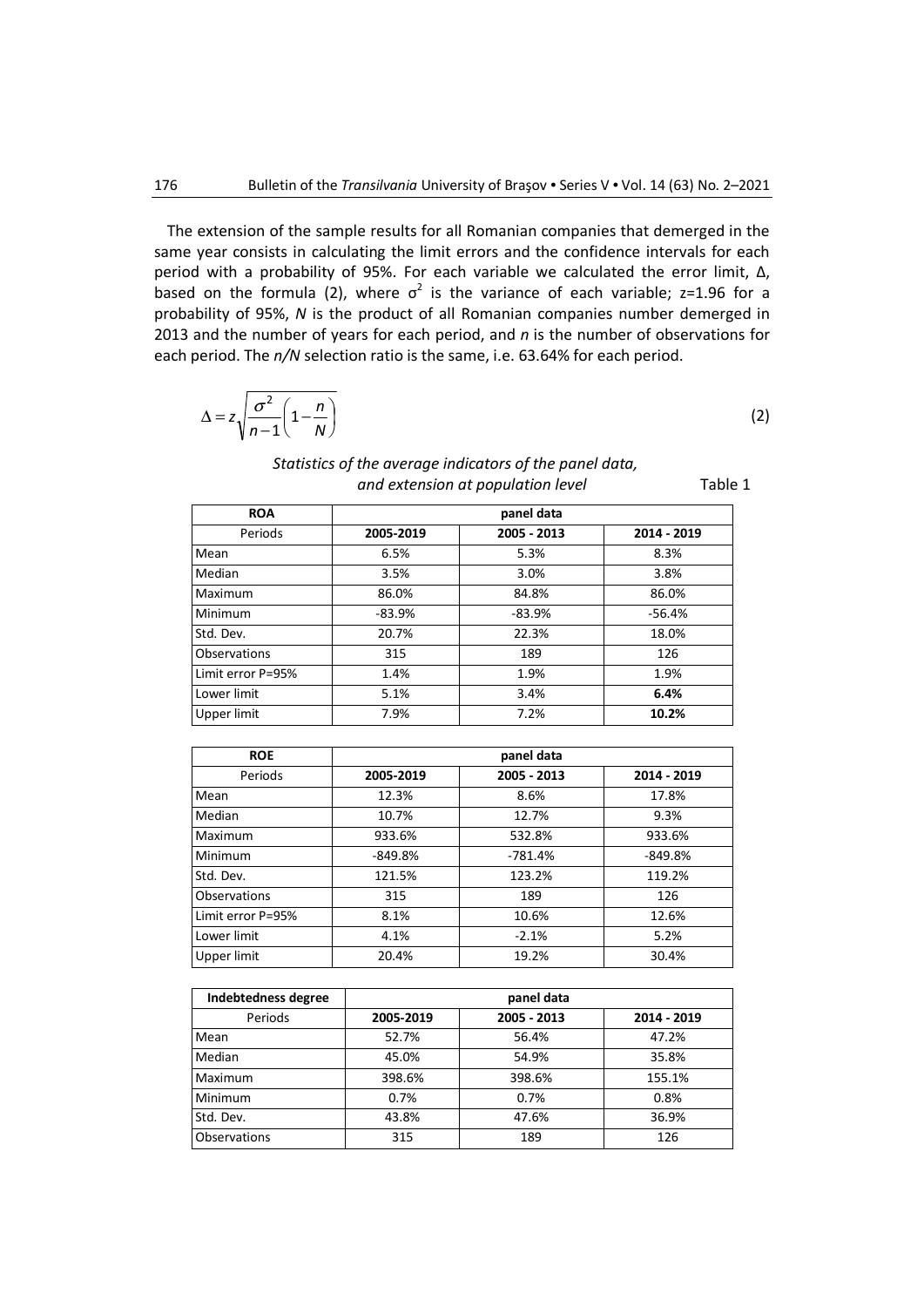| Indebtedness degree | panel data |             |             |  |  |  |
|---------------------|------------|-------------|-------------|--|--|--|
| Periods             | 2005-2019  | 2005 - 2013 | 2014 - 2019 |  |  |  |
| Limit error P=95%   | 2.9%       | 4.1%        | 3.9%        |  |  |  |
| Lower limit         | 49.8%      | 52.3%       | 43.3%       |  |  |  |
| Upper limit         | 55.6%      | 60.5%       | 51.1%       |  |  |  |

| Net profit margin | panel data |             |             |  |  |  |
|-------------------|------------|-------------|-------------|--|--|--|
| Periods           | 2005-2019  | 2005 - 2013 | 2014 - 2019 |  |  |  |
| Mean              | $-14.2%$   | $-26.8%$    | 4.6%        |  |  |  |
| Median            | 4.6%       | 4.7%        | 3.9%        |  |  |  |
| Maximum           | 180.0%     | 180.0%      | 76.6%       |  |  |  |
| Minimum           | $-1516.8%$ | $-1516.8%$  | $-203.3%$   |  |  |  |
| Std. Dev.         | 163.4%     | 208.4%      | 34.6%       |  |  |  |
| Observations      | 315        | 189         | 126         |  |  |  |
| Limit error P=95% | 10.9%      | 18.0%       | 3.7%        |  |  |  |
| Lower limit       | $-25.1%$   | $-44.8%$    | 0.9%        |  |  |  |
| Upper limit       | $-3.3%$    | $-8.8%$     | 8.3%        |  |  |  |

The average annual ROA before demerger was 5.3%, and after the division it had a higher average level of 8.3%. The limits of the confidence intervals increased after the division and the ROA is in the range [6.4%, 10.2%] with a probability of 95%.

The average annual ROE before the division was 8.6%, and after the division it increased to an average annual level of 17.8%. The limits of confidence intervals are much higher than before demerger, ROE being comprised in the range of [5.2%, 30.4%] with a probability of 95%.



Fig. 1. *The average indicators of the panel data in the period 2005-2019*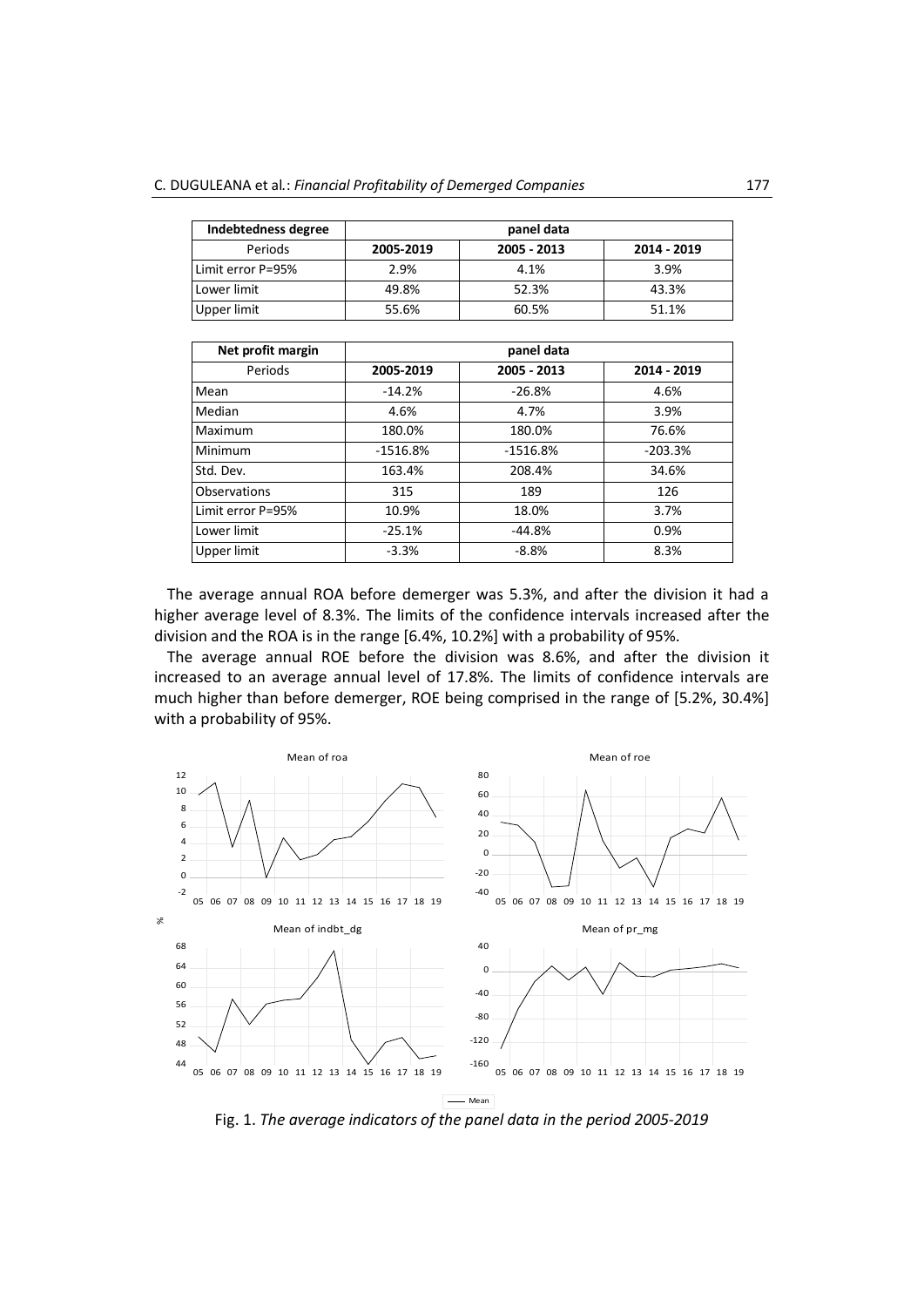The annual level of indebtedness was on average 56.4% before demerger, and after the division it decreased to 47.2% on average. The positive effect of the split is also observed in its confidence interval which decreased the limits after the split, the interval being [43.3, 51.1%] with a probability of 95%.

We note that the average annual net profit margin before demerger was -26.8%, and after the demerger was an average positive annual level of 4.6%. In the post-division sub-period the average annual net profit margin of Romanian companies demerged in 2013 is in the range [0.9%, 8.3%] with a probability of 95%.

It is obvious why the division decision was a good organizational management strategy for the companies; the fate of the companies changed for the better after the division.

In Figure 1, the evolution of these indicators shows their positive trend in the second sub-period.

# **4.2.ROA Modeling in the sub-periods before and after Demerger**

We analyze the behavior of companies and their decision to divide in crucial moments of their life cycle. The purpose of the analysis is to show whether the companies have changed for the better.

The ROA variable is the best indicator to characterize the company's ability to generate revenue and represents a key indicator to describe a better change after dissolution. The ROE variable characterizes the management's ability to make a profit. The degree of indebtedness (INDBT\_DG) characterizes debt management as a source of financing, and the rate of net profit margin (PR\_MG) is influenced by the external economic environment.

# **4.2.1. Analysis of correlations**

Due to the inconsistency of the individuals, the panel will be considered in the two sub-periods: 2005-2013 and 2014-2019. We choose to model the ROA variation according to the financial rates: ROE, degree of indebtedness (INDBT\_DG) and net profit margin (PR\_MG).

The analysis of the correlations between the variables is presented in Table 2.

| Variables  | <b>ROA</b> |          |          | <b>ROE</b> |          |          | INDBT DG |          |          |
|------------|------------|----------|----------|------------|----------|----------|----------|----------|----------|
| Periods    | 2005-      | $2005 -$ | 2014-    | $2005 -$   | 2005-    | 2014-    | $2005 -$ | $2005 -$ | $2014 -$ |
|            | 2019       | 2013     | 2019     | 2019       | 2013     | 2019     | 2019     | 2013     | 2019     |
| <b>ROA</b> |            |          |          |            |          |          |          |          |          |
| <b>ROE</b> | 0.281      | 0.285    | 0.270    | 1          | 1        |          |          |          |          |
| INDBT DG   | $-0.493$   | $-0.531$ | $-0.389$ | $-0.033$   | $-0.026$ | $-0.036$ | 1        | 1        |          |
| PR MG      | 0.289      | 0.290    | 0.595    | 0.071      | 0.076    | 0.106    | $-0.203$ | $-0.196$ | $-0.431$ |

In the period 2005-2019 and in the two sub-periods, ROA was directly and weakly influenced by ROE. The correlation of indebtedness (INDBT\_DG) with ROA is inverse, as

#### *Correlation analysis* Table 2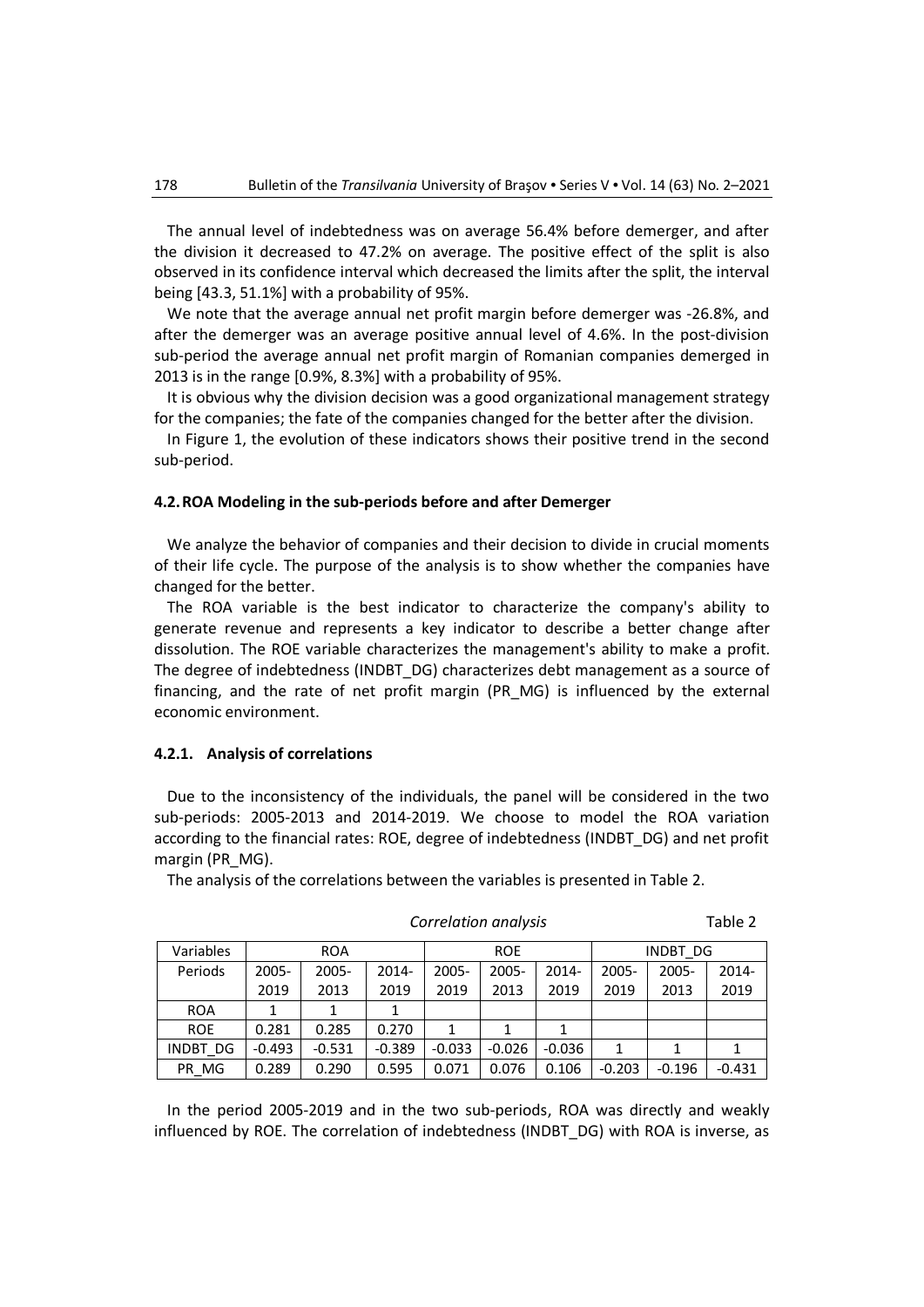expected and weak; was higher in the first sub-period, before demerger. The correlation of ROA with net profit margin (PR\_MG), is positive as expected, but weak in the predivision sub-period and of medium intensity in the post-division sub-period.

Regarding the correlation coefficients, we can conclude that the degree of indebtedness reduces its negative influence on ROA, and the influence of the markets becomes more important with the higher positive correlation on ROA. Reorganized companies manage debt differently than before and position themselves in markets by better addressing their segments.

#### **4.2.2. ROA panel data models**

Based on the Pool OLS model, all the Lagrange Multiplier tests for random effects reject the null hypothesis of no effects for cross-section effects model and for both period and cross-section random effects model. The Redundant Fixed Effects Tests show that the one way fixed effects of cross-section and the two-ways cross-section and period fixed effects are not redundant. These tests show that these fixed effects models are superior to Pool OLS model. The Hausman test applied for cross-section random effects model rejects  $H_0$  and the cross-section fixed effects model is superior to the cross-section random effects model. The dependence cross-correlation is not a problem for the short panel and for all the models in Table 3, the Pesaran CD accept  $H_0$  of no cross-section dependence in residuals.

|                   |           | 2005-2019                                |                | 2005-2013     | 2014-2019     |
|-------------------|-----------|------------------------------------------|----------------|---------------|---------------|
| $ROA - dependent$ | Pool OLS  | <b>Cross-section FE</b><br>Cross-section |                | Cross-section | Cross-section |
| variable          | 2005-     | FE model (GLS-                           | model (GLS-    | FE (GLS-      | FE (GLS-      |
|                   | 2019      | Cross weights)                           | Cross weights) | Cross         | Cross         |
|                   |           |                                          |                | weights)      | weights)      |
|                   | $a_i$ *** | $a_i^{***}$                              | $a_i$ ***      | $a_i$ ***     | $a_i$         |
| $\mathsf{C}$      | 0.175     | 0.181                                    | 0.186          | 0.134         | $0.207***$    |
|                   | (0.015)   | (0.011)                                  | (0.011)        | (0.016)       | (0.020)       |
| <b>ROE</b>        | 0.043     | 0.025                                    | 0.028          | 0.025         | $0.018**$     |
|                   | (0.008)   | (0.004)                                  | (0.005)        | (0.004)       | (0.008)       |
| INDBT DG          | $-0.212$  | $-0.237$                                 | $-0.229$       | $-0.132$      | $-0.282***$   |
|                   | (0.022)   | (0.020)                                  | (0.021)        | (0.027)       | (0.040)       |
| PR_MG             | 0.023     | 0.021                                    | 0.028          | 0.030         | $0.131***$    |
|                   | (0.006)   | (0.005)                                  | (0.005)        | (0.006)       | (0.022)       |
| DUM* INDBT_DG     |           | 0.043                                    |                |               |               |
|                   |           | (0.012)                                  |                |               |               |
| DUM*PR MG         |           | 0.067                                    |                |               |               |
|                   |           | (0.023)                                  |                |               |               |
| $R^2$             | 34.4%     | 61.9%                                    | 60.8%          | 65.7%         | 80.0%         |

*ROA panel data models* Table 3

(...) In brackets are the standard error of coefficients. The asterisks represent significance at the 10% (\*), 5% (\*\*), and 1% (\*\*\*) confidence levels.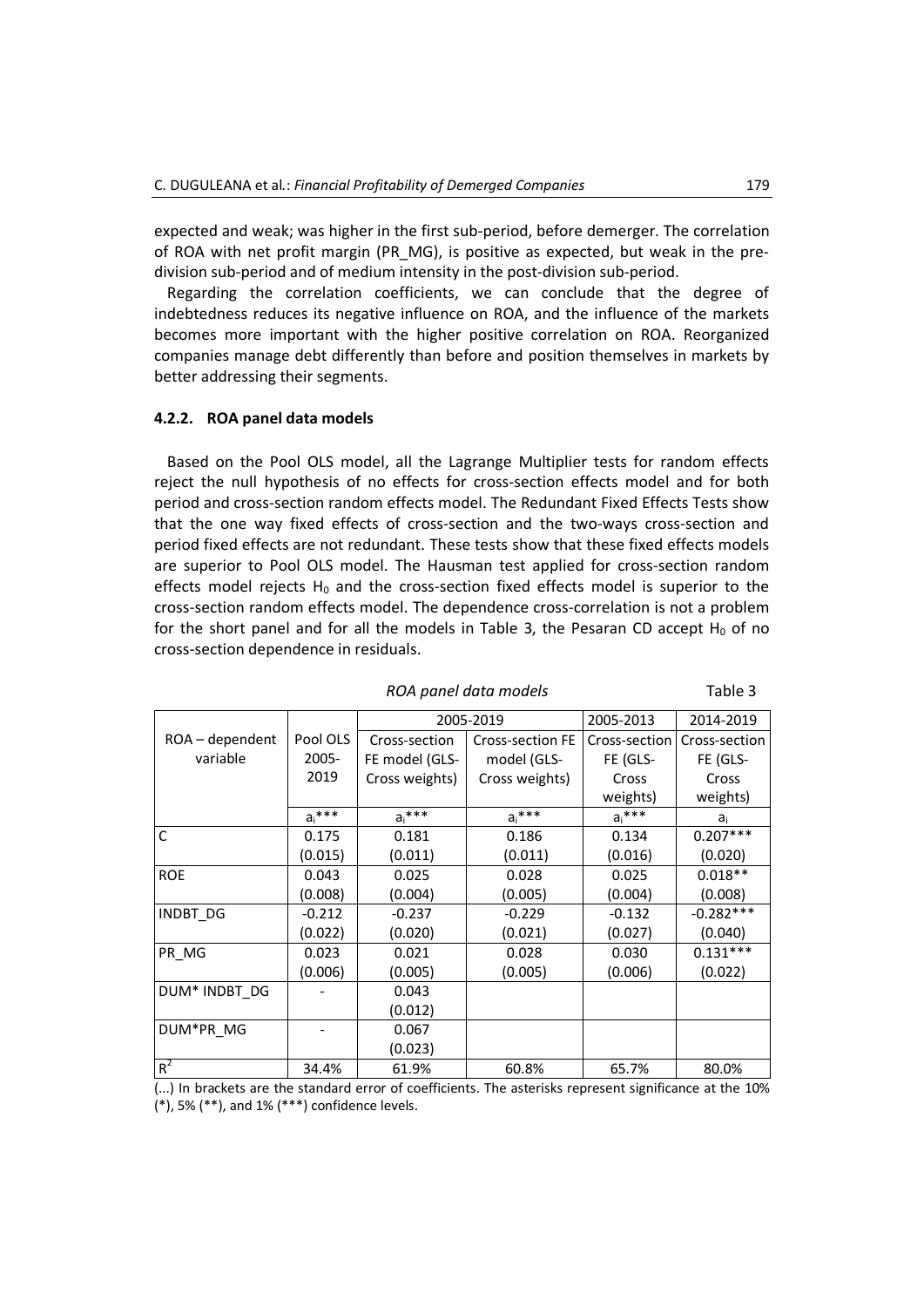The cross-sectional FE model for the period 2005-2019, as well as the sub-period models have negative coefficients for the INDBT\_DG estimator, for the inverse correlation with ROA, as expected. The influence of INDBT\_DG on ROA is greater after the demerger than before, which shows that debt management is a major pressure issue for the new company. The ROE and PR\_MG coefficients are positive, as expected. The PR\_MG coefficient is higher in the second sub-period model: at 1 percentage point (pp) increase in PR\_MG, the ROA increases by an average of 13 percentage points (pp) compared to 3 pp in the first sub-period model, the other variables being constant. The influence of ROE at 1 pp increase is about 1.8 pp on the ROA, being lower than in the first sub-period. ROA and ROA theoretical values based on fixed cross-sectional models of sub-periods are presented for each company and for the panel, in Figure 2.



Fig. 2. *ROA cross-section FE models of sub-periods for companies and panel data*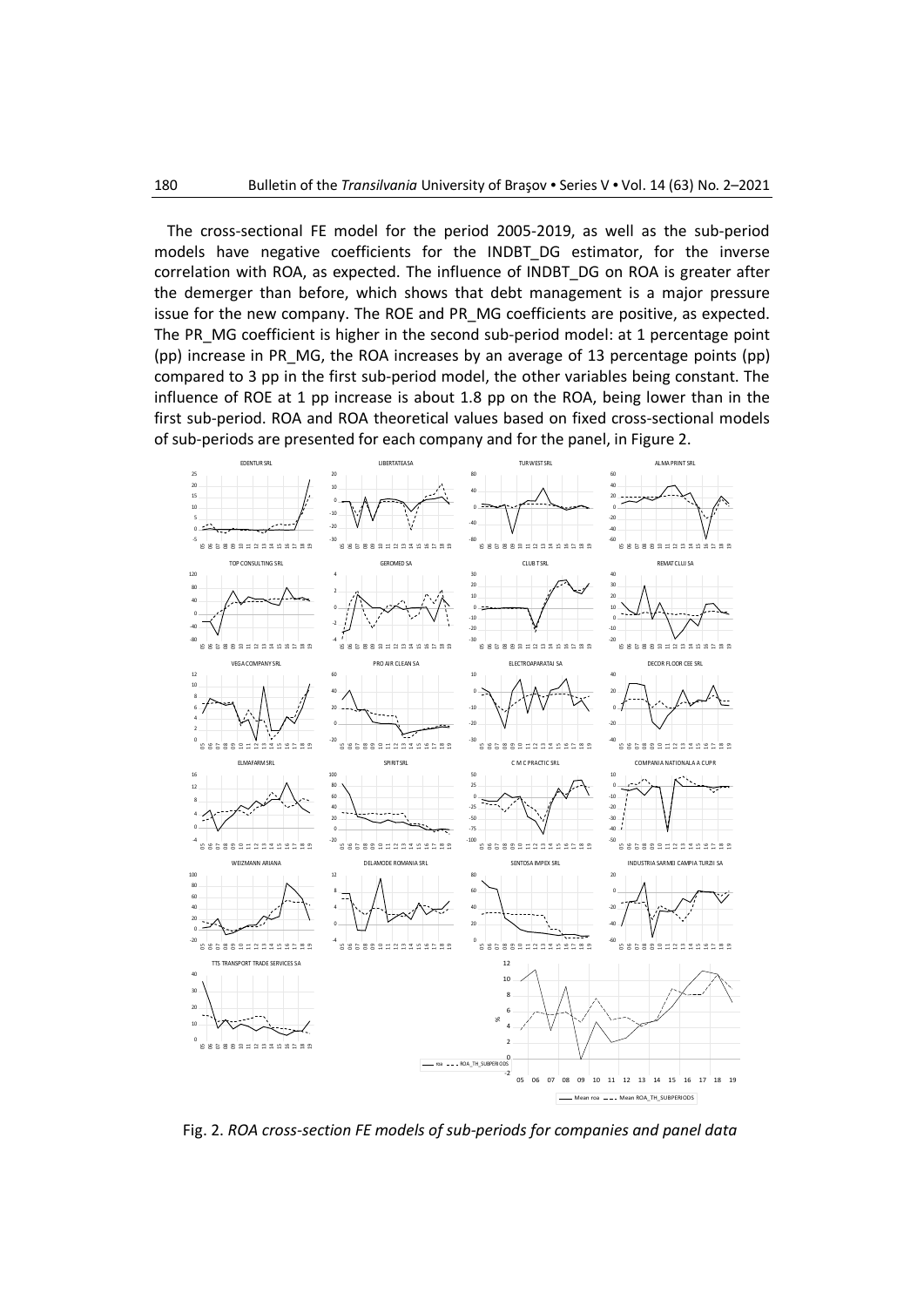We can also use a dummy variable in the cross-sectional FE model, with the value 0 for the years 2005-2013 and the value 1 for the years 2014-2019. We notice that after splitting the pressure of the degree of indebtedness decreases by +4.3 pp on average, and the effect of the net profit margin is amplified by 6.7 pp. Both consequences are positive on the variation of ROA showing a better evolution than the sub-period before demerger. The identified sub-period models describe the upward evolution of ROA after the year of demerger 2013, for each company and also at the panel data level, as average ROA, and theoretical average ROA of all companies.

# **5. Conclusions**

Our research highlights the levels of financial indicators of Romanian companies that have decided to split, in two sub-periods: 2005-2013, including the economic crisis of 2008 and 2014-2019, after the split. We can conclude that all indicators change for the better in the 2014-2019 sub-period, proving that the division decision was the best course of action.

ROA in the range [3.4%, 7.2%] in 2005-2013 increased to the range [6.4%, 10.2%] in 2014-2019. ROA econometric models are consistent with its evolution and describe the influence of factors on its variation. Fixed cross-section models are the best for modeling panel data; they take into account the characteristics of each company. We see in Figure 2 the estimated ROA intervals for the population level.

We can also have an overview of the other financial indicators evolution for the Romanian companies. In the sub-period 2005-2013, ROE between [-2.1%, 19.2%] reached the range [5.2%, 30.4%] in the sub-period 2014-2019, with a probability of 95%.

The confidence interval of indebtedness from [52.3%, 60.5%] in the sub-period 2005- 2013 decreased to the interval [43.3, 51.1%] with a probability of 95%, in 2014-2019. The average annual level of indebtedness degree of 56.4% before demerger is not even included in the new range after splitting. The net profit margin before demerger was negative in the sub-period 2005-2013 in the range [-44.8%, -8.8%], and after demerger the situation changed for the better and the new range is [0.9%, 8.3%] with a probability of 95%.

The conclusion is that the driving forces of the recovery of economic activity of companies are inside them, not outside, as shown by the fixed effects of the model.

The research has its limitations due to the consideration of companies regardless of their field of activity. Meanwhile, research is an example of using statistical methods and econometric panel data models to discover and model the complex relationships between the variables that describe the financial situation of companies.

#### **References**

Basak, R., 2017. Corporate restructuring through demerger: a case study on Hindustan Unilever Limited. *International Journal of Business Ethics in Developing Economies*, *5*, pp. 22-28.